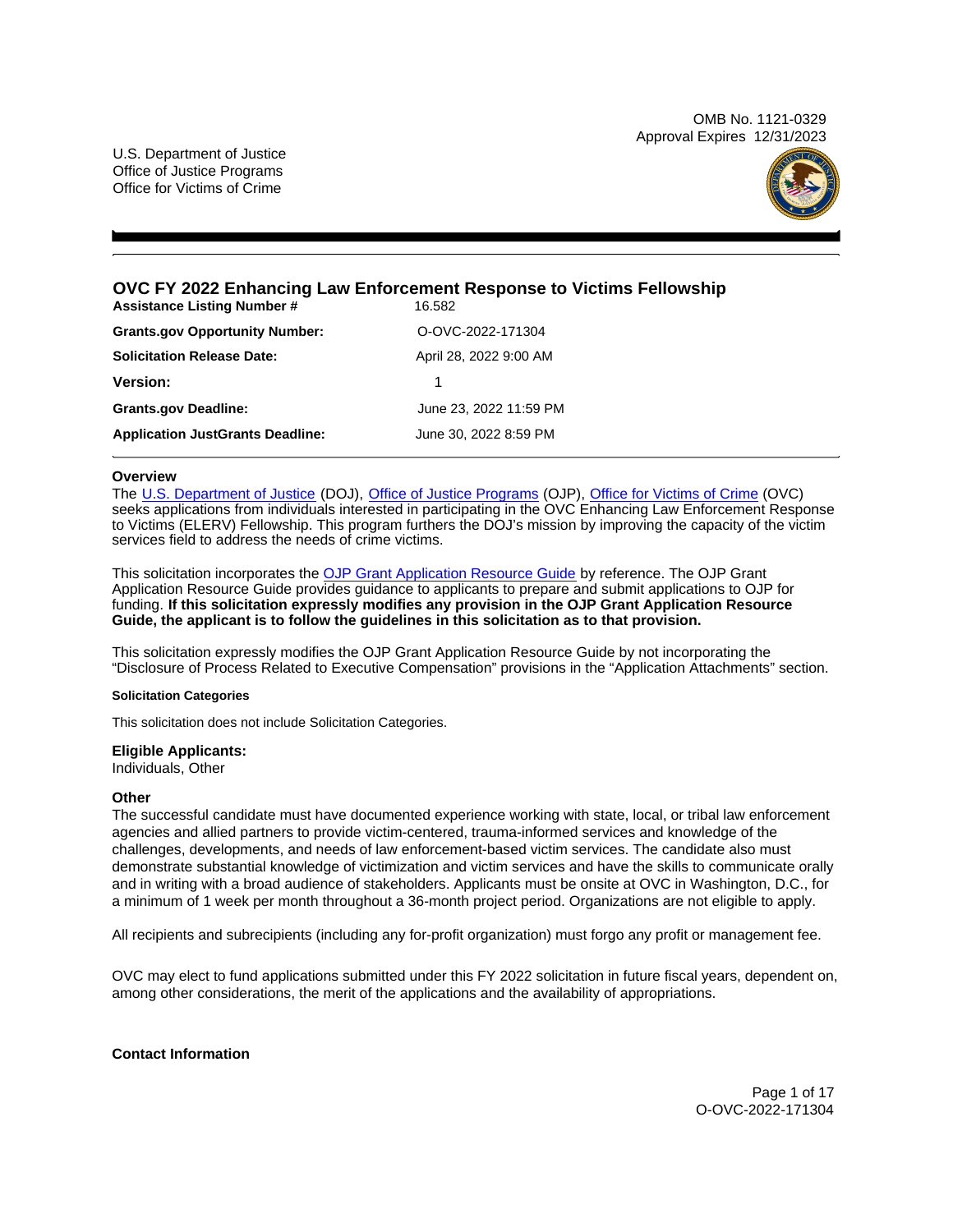For technical assistance with submitting the Application for Federal Assistance standard form (SF)**-**424 and a Disclosure of Lobbying Activities form (SF-LLL) in [Grants.gov](https://Grants.gov), contact the [Grants.gov](https://Grants.gov) Customer Support Hotline at 800-518-4726, 606-545-5035, [Grants.gov Customer Support,](https://www.grants.gov/web/grants/support.html) or [support@grants.gov.](mailto:support@grants.gov) The [Grants.gov](https://Grants.gov) Support Hotline operates 24 hours a day, 7 days a week, except on federal holidays.

For technical assistance with submitting the **full application** in DOJ's Justice Grants System (JustGrants), contact the JustGrants Service Desk at 833-872-5175 or [JustGrants.Support@usdoj.gov.](mailto:JustGrants.Support@usdoj.gov) The JustGrants Service Desk operates 5 a.m. to 9 p.m. eastern time Monday-Friday and 9 a.m. to 5 p.m. Saturday, Sunday, and Federal holidays.

For assistance with any other requirements of this solicitation, contact the OJP Response Center by telephone at 800-851-3420 or TTY: 301-240-6310 (hearing impaired only) or by email at [grants@ncjrs.gov.](mailto:grants@ncjrs.gov) The OJP Response Center hours of operation are 10:00 a.m. to 6:00 p.m. eastern time Monday-Friday, and 10:00 a.m. to 8:00 p.m. on the solicitation closing date.

# **Submission Information**

Applications will be submitted to DOJ in two steps:

**Step 1:** The applicant must submit by the [Grants.gov](https://Grants.gov) deadline the required Application for Federal Assistance standard form (SF)-424 and a Disclosure of Lobbying Activities (SF-LLL) form when they register in [Grants.gov](https://Grants.gov) at [https://www.grants.gov/web/grants/register.html.](https://www.grants.gov/web/grants/register.html) To register in [Grants.gov](https://Grants.gov), the applicant will need to ensure that its System for Award Management (SAM) registration is current.

**Step 2:** The applicant must then submit the **full application,** including attachments, in JustGrants at [JustGrants.usdoj.gov.](https://justicegrants.usdoj.gov/) To be considered timely, the full application must be submitted in JustGrants by the JustGrants application deadline. [OJP](https://www.ojp.gov/funding/apply/ojp-grant-application-resource-guide#apply) encourages applicants to review the "How to Apply" section in the OJP [Grant Application Resource Guide](https://www.ojp.gov/funding/apply/ojp-grant-application-resource-guide#apply) and the [JustGrants website](https://justicegrants.usdoj.gov/news) for more information, resources, and training.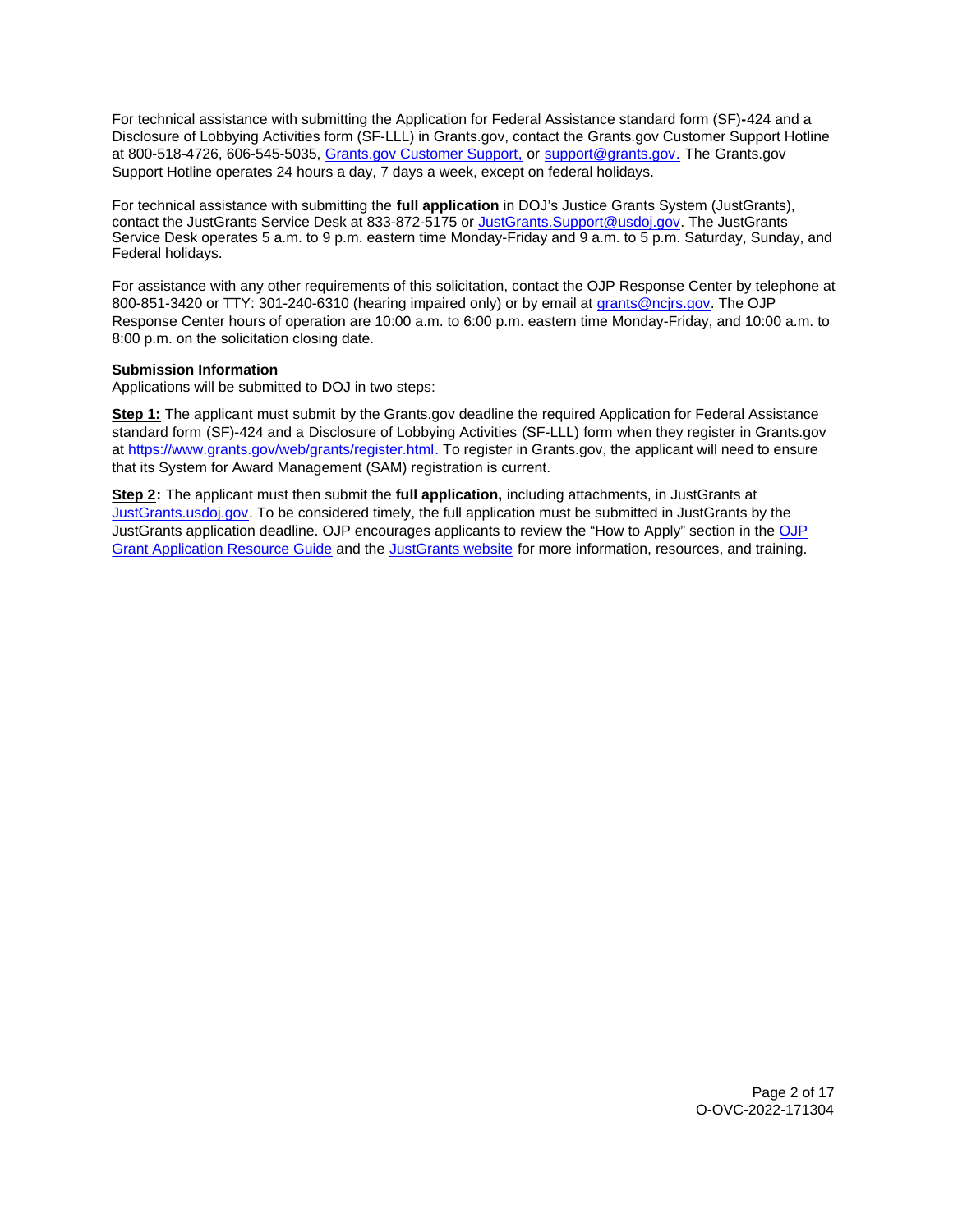# **Contents**

| Contact Information                                                                     | 1               |
|-----------------------------------------------------------------------------------------|-----------------|
| <b>Program Description</b>                                                              | 5               |
| Overview                                                                                | 5               |
| <b>Statutory Authority</b>                                                              | 5               |
| Specific Information                                                                    | 5               |
| Goals, Objectives, Deliverables, and Timeline                                           | 5               |
| Evidence-Based Programs or Practices                                                    | 6               |
| Information Regarding Potential Evaluation of Programs and Activities                   | 6               |
| <b>Federal Award Information</b>                                                        | 6               |
| Awards, Amounts and Durations                                                           | 6               |
| <b>Continuation Funding Intent</b>                                                      | $\overline{7}$  |
| Availability of Funds                                                                   | 7               |
| <b>Types of Awards</b>                                                                  | 7               |
| Financial Management and System of Internal Controls                                    | 7               |
| <b>Budget Information</b>                                                               | $\overline{7}$  |
| Cost Sharing or Matching Requirement                                                    | 8               |
| Pre-agreement Costs (also known as Pre-award Costs)                                     | 8               |
| Limitation on Use of Award Funds for Employee Compensation: Waiver                      | 8               |
| Prior Approval, Planning, and Reporting of Conference/Meeting/Training Costs            | 8               |
| Costs Associated with Language Assistance (if applicable)                               | 8               |
| <b>Eligibility Information</b>                                                          | 8               |
| Application and Submission Information                                                  | 8               |
| Information to Complete the Application for Federal Assistance (SF-424)                 | 9               |
| Standard Applicant Information (JustGrants 424 and General Agency Information)          | 9               |
| Proposal Abstract                                                                       | 9               |
| <b>Proposal Narrative</b>                                                               | 9               |
| Goals, Objectives, Deliverables, and Timeline                                           | 11              |
| <b>Budget and Associated Documentation</b>                                              | 11              |
| Budget Worksheet and Budget Narrative (Web-based Form)                                  | 11              |
| <b>Employee Compensation Waiver</b>                                                     | 11              |
| Financial Management Questionnaire (including applicant disclosure of high-risk status) | 11              |
| <b>Additional Application Components</b>                                                | 11              |
| <b>Curriculum Vitae or Resumes</b>                                                      | 11              |
| <b>Timeline Form</b>                                                                    | 11              |
| Research and Evaluation Independence and Integrity Statement                            | 11              |
| <b>Disclosures and Assurances</b>                                                       | 11              |
| Disclosure of Lobbying Activities                                                       | 11              |
| <b>DOJ Certified Standard Assurances</b>                                                | 11              |
| Applicant Disclosure of Duplication in Cost Items                                       | 12 <sup>2</sup> |
| DOJ Certifications Regarding Lobbying; Debarment, Suspension and Other Responsibility   |                 |
| Matters; and Drug-Free Workplace Requirements                                           | 12              |
| Applicant Disclosure and Justification - DOJ High Risk Grantees (if applicable)         | 12 <sub>2</sub> |
| How to Apply                                                                            | 12              |
| Submission Dates and Time                                                               | 12              |
| Application Review Information                                                          | 13              |
| <b>Review Criteria</b>                                                                  | 13              |
| <b>Review Process</b>                                                                   | 13              |
|                                                                                         | Page 3 of 1     |

Page 3 of 17 O-OVC-2022-171304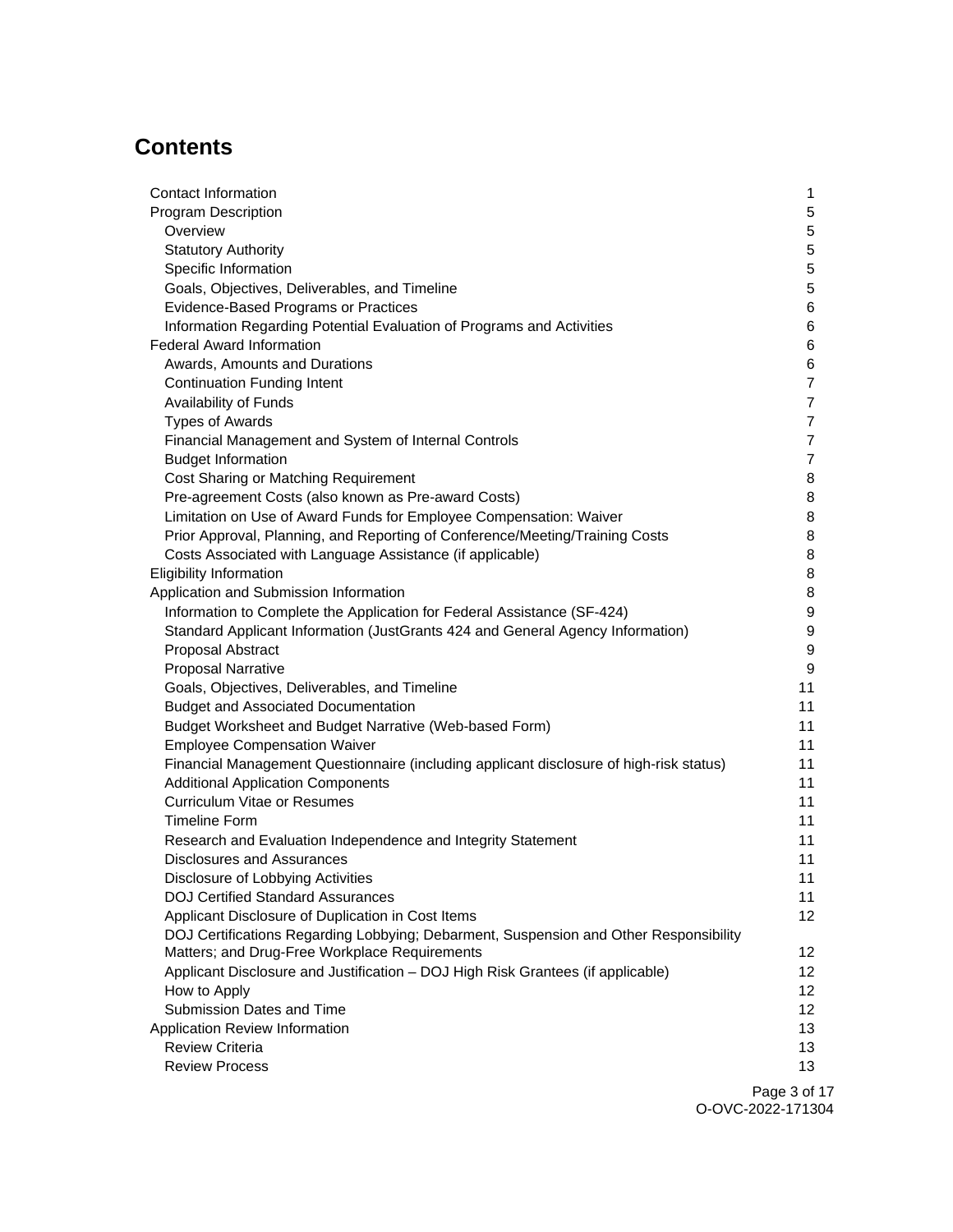| <b>Federal Award Administration Information</b>                         |    |
|-------------------------------------------------------------------------|----|
| <b>Federal Award Notices</b>                                            | 14 |
| Administrative, National Policy, and Other Legal Requirements           | 14 |
| Information Technology (IT) Security Clauses                            | 14 |
| General Information about Post-Federal Award Reporting Requirements     | 14 |
| General Information about Post-Federal Award Reporting Requirements     | 14 |
| Federal Awarding Agency Contact(s)                                      | 15 |
| Other Information                                                       | 15 |
| Freedom of Information and Privacy Act (5 U.S.C. 552 and 5 U.S.C. 552a) | 15 |
| Provide Feedback to OJP                                                 | 15 |
| <b>Performance Measures</b>                                             | 15 |
| <b>Application Checklist</b>                                            | 15 |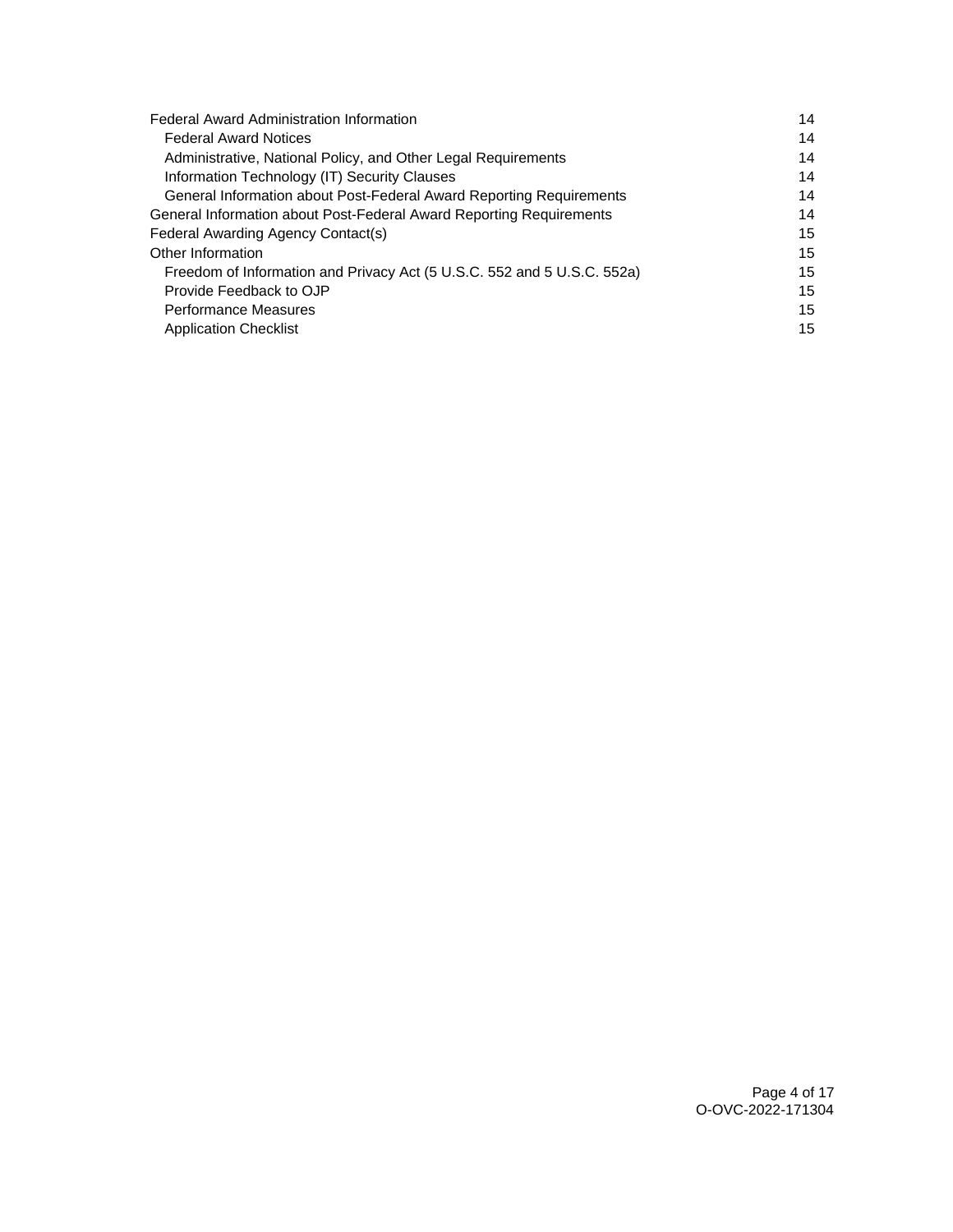# <span id="page-4-0"></span>**Program Description**

### **Overview**

OJP is committed to advancing work that promotes civil rights and racial equity, increases access to justice, supports crime victims and individuals impacted by the justice system, strengthens community safety, and protects the public from crime and evolving threats, and builds trust between law enforcement and the community.

OVC will use this solicitation to support its ongoing investment in improving victim response with the main entity most victims encounter: law enforcement. The [Enhancing Law Enforcement Response to Victims](https://www.theiacp.org/projects/enhancing-law-enforcement-response-to-victims-elerv) (ELERV) strategy, initially released in 2009 and then improved for a second release in 2020, is an organizational strategy developed and tested with law enforcement's direct participation and input. The strategy illustrates how every person in a law enforcement agency has a role in effective victim response and introduces law enforcement leaders to the challenges, methods, responsibilities, and benefits of enhancing their response to victims of crime. Implementing the ELERV Strategy can lead to broader communitywide trust and confidence in the police, foster the healing process for victims, increase victim participation in the criminal justice process, and produce stronger, more comprehensive cases to hold offenders accountable.

# **Statutory Authority**

# 34 U.S.C. § 20103(c)(1)(A) and (c)(3)(E)(i)

# **Specific Information**

This program will support one full-time fellow at OVC housed within the Discretionary Division. The ELERV Fellow will work across OVC to identify ways in which OVC can promote the adoption of the ELERV strategy by law enforcement agencies across the country with the goal of improving the law enforcement response to victims and expanding law enforcement-based victim services.

The selected fellow will have demonstrated expertise in the ELERV strategy and in working with state, local, or tribal law enforcement agencies to provide victim-centered, trauma-informed services and to effect system change. The ideal candidate will also demonstrate an understanding of the challenges, developments, and needs of law enforcement-based victim services.

### **Goals, Objectives, Deliverables, and Timeline**

### **Goal**

The goal of this fellowship program is to engage a full-time fellow to assist OVC with promoting the ELERV strategy, providing training and technical assistance to agencies interested in ELERV, and engaging with law enforcement agencies interested in improving agencywide victim response and creating in-house, law enforcement-based victim services. The efforts of the fellow will support OVC's overall goal of increasing the number of law enforcement agencies using the ELERV model and providing law enforcement-based victim services.

# **Objectives**

- Assist OVC/OJP by serving as a subject matter expert on the ELERV strategy and law enforcementbased victim services.
- Support OVC's training, technical assistance, and capacity-building initiatives for law enforcement including [Enhancing Law Enforcement Response to Victims;](https://www.theiacp.org/projects/enhancing-law-enforcement-response-to-victims-elerv) [Law Enforcement-Based Victim](https://www.theiacp.org/projects/law-enforcement-based-victim-services-lev)  [Services;](https://www.theiacp.org/projects/law-enforcement-based-victim-services-lev) [Integrity, Action, and Justice: Strengthening Law Enforcement Response to Domestic and](https://www.theiacp.org/gender-bias)  [Sexual Violence;](https://www.theiacp.org/gender-bias) [Law Enforcement's Role in Victim Compensation](https://www.theiacp.org/LE-Role-in-Victim-Compensation) and any new or related initiatives operating during the fellowship.
- Assess law enforcement agencies' response to victims and their readiness for implementing law enforcement-based victim services programs.
- Build the capacity of state, local, and tribal law enforcement agencies to provide trauma-informed victim services that meet the complex needs of victims.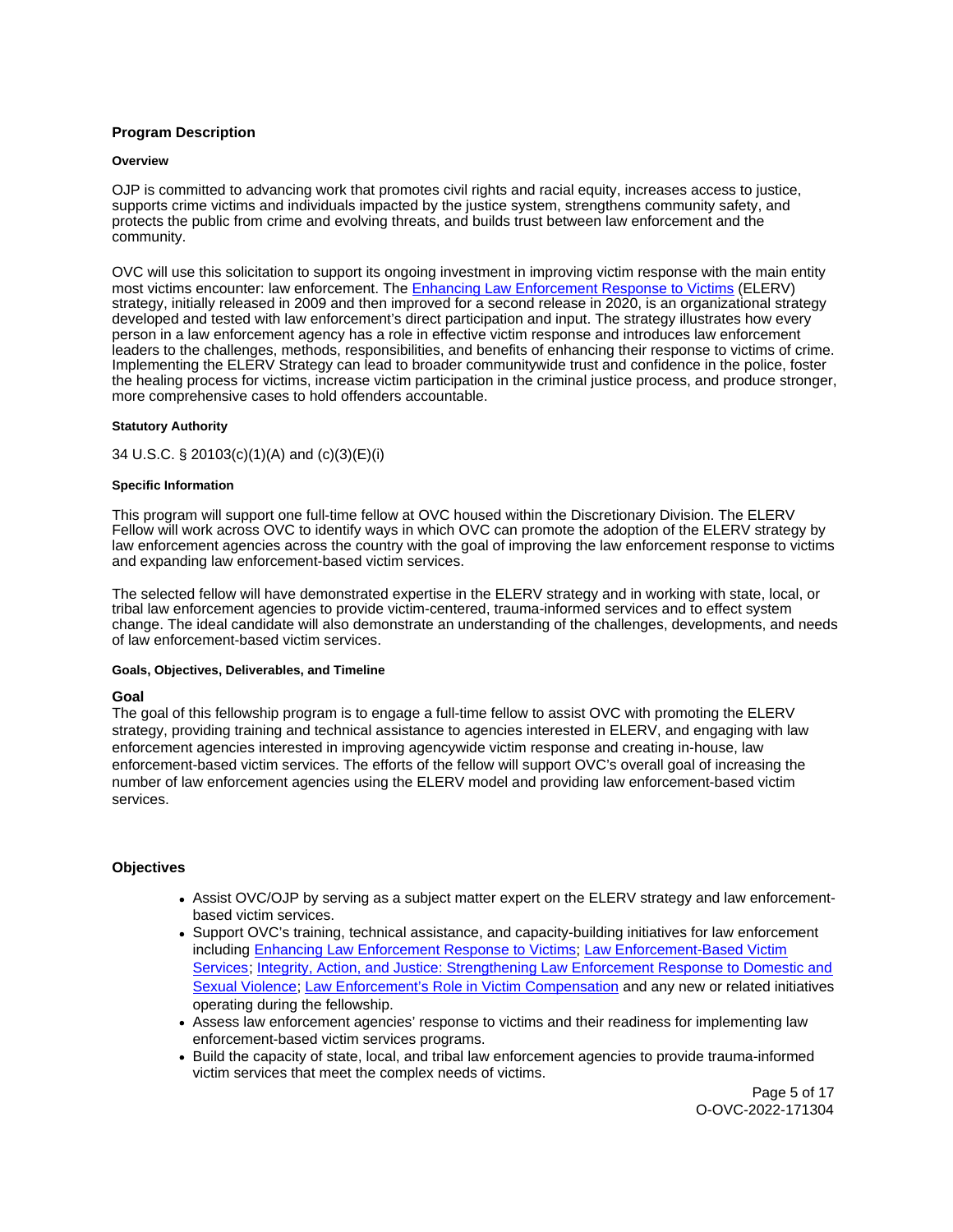<span id="page-5-0"></span>Identify model best practices across state, local, and tribal law enforcement-based victim services programs; share these best practices with OVC and the field; and develop trainings and public outreach efforts to raise awareness about these practices.

# **Deliverables**

Outreach to law enforcement agencies and state Victims of Crime Act (VOCA) agencies to increase their awareness of ELERV and law enforcement-based victim services and learn about challenges in their jurisdictions. The knowledge learned during these exchanges will be documented in a report to OVC with recommendations on how to address the issues identified. The report is due by the end of the award period.

- Work with OVC to organize and conduct listening sessions with law enforcement leaders to identify barriers to implementing ELERV and law enforcement-based victim services.
- Provide training and technical assistance to police departments interested in implementing the ELERV Strategy in their departments and those that are currently implementing the strategy but need assistance to make it sustainable.
- Coordinate with and assist OVC-funded training and technical assistance providers working with law enforcement-based victim services and other related programs to support OVC grantees and stakeholders.
- Work with OVC-funded training and technical assistance providers to enhance, update, and promote the ELERV strategy online training module.
- Conduct workshops at conferences to inform law enforcement agencies about the ELERV Strategy and its implementation.
- Develop trainings, outreach, public awareness efforts, and public resources to raise awareness of OVC's efforts to build the capacity of law enforcement-based victim services and improve law enforcement response to victims.
- Develop ELERV promotional materials.
- Develop at least three significant articles or publications on topics relevant to OVC's law enforcement-based victim services initiatives.
- Submit monthly reports to the Program Manager outlining the activities completed.

The Goals, Objectives, and Deliverables are directly related to the performance measures that show the completed work's results, as discussed in the "Application and Submission Information" section.

# **Evidence-Based Programs or Practices**

OJP strongly encourages the use of data and evidence in policymaking and program development for criminal justice, juvenile justice, and crime victim services. For additional information and resources on evidence-based programs or practices, see the [OJP Grant Application Resource Guide.](https://www.ojp.gov/funding/apply/ojp-grant-application-resource-guide#evidence-based)

# **Information Regarding Potential Evaluation of Programs and Activities**

OJP may conduct or support an evaluation of the programs and activities funded under this solicitation. For additional information, see the [OJP Grant Application Resource Guide](https://www.ojp.gov/funding/apply/ojp-grant-application-resource-guide#potential-evaluation) section entitled "Information Regarding Potential Evaluation of Programs and Activities."

# **Federal Award Information**

### **Solicitation Categories**

This solicitation does not include Solicitation Categories.

**Awards, Amounts and Durations** 

**Anticipated Number of Awards Anticipated Maximum Dollar Amount of Awards**  \$450,000.00 **Period of Performance Start Date Period of Performance Duration (Months)**  10/1/22 12:00 AM 36 **Anticipated Total Amount to be Awarded Under Solicitation** 

> Page 6 of 17 O-OVC-2022-171304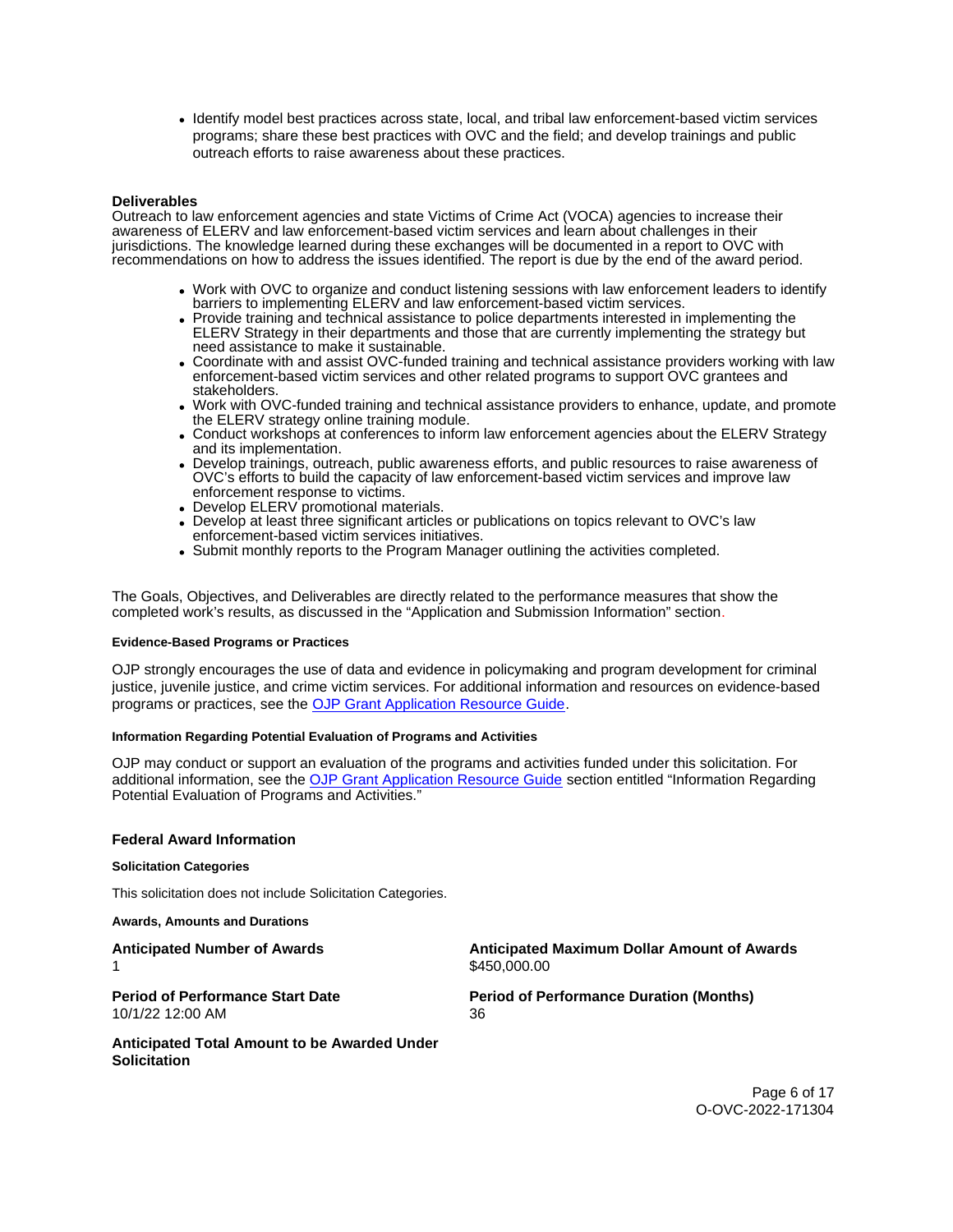# <span id="page-6-0"></span>[\\$450,000.00](https://450,000.00)

# **Additional Information**

The period of performance may be up to 36 months.

# **Continuation Funding Intent**

OVC may, in certain cases, provide additional funding in future years to awards made under this solicitation, through continuation awards. OJP will consider, among other factors, OJP's strategic priorities, a recipient's overall management of the award, and the award-funded work's progress, when making continuation award decisions.

# **Availability of Funds**

This solicitation, and awards (if any are made) under this solicitation, are subject to the availability of appropriated funds and to any modifications or additional requirements that may be imposed by the agency or by law. In addition, nothing in this solicitation is intended to, and does not, create any right or benefit, substantive or procedural, enforceable at law or in equity by any party against the United States, its departments, agencies, or entities, its officers, employees, or agents, or any other person.

# **Types of Awards**

OVC expects to make awards under this solicitation as cooperative agreements, which provide for OJP to have substantial involvement in carrying out award activities. See the "Administrative, National Policy, and Other Legal Requirements" section of the [OJP Grant Application Resource Guide](https://ojp.gov/funding/Apply/Resources/Grant-App-Resource-Guide.htm) for additional information.

# **Financial Management and System of Internal Controls**

Award recipients and subrecipients (including recipients or subrecipients that are pass-through entities) must, as described in the Part 200 Uniform Requirements as set out at 2 C.F.R. 200.303, comply with standards for financial and program management. See the [OJP Grant Application Resource Guide](https://www.ojp.gov/funding/apply/ojp-grant-application-resource-guide#fm-internal-controls) for additional information.

# **Budget Information**

The following are the only allowable expenses under this solicitation:

- Personnel (salary), located in section A of the Budget Detail Worksheet. Applicants must demonstrate that salary amounts are determined by education, experience, and salary or consulting income history. Benefits are not included as part of salary. If the application is selected for an award, applicants may be required to provide a copy of their last two federal tax returns (with their Social Security number redacted) or other documentation of salary or consulting income history.
- Fringe benefits, located in section B of the Budget Detail Worksheet, may include life, health, and disability insurance; state workers' compensation; retirement plan; FICA (the employer match of 7.65 percent of salary only); and a public transportation stipend that does not exceed \$270 monthly, based on actual expenses. (This amount is based on the current maximum transit subsidy monthly benefit for federal employees and is subject to change.) Applicants must clearly identify which benefits they are requesting and the actual calculations. For example, if the individual is requesting health insurance, the applicant should indicate the amount paid monthly and multiply by 12 to get the annual expense.
- Travel expenses, listed in section C of the Budget Detail Worksheet, will involve site visits, attendance at conferences and meetings, and participation in training and professional development training. Applicants should budget for 16 trips over the 3-year period. All trips should be budgeted at \$1,500 each, with a notation that date, location, and nature of travel will be determined in consultation with OVC management after the award is made. The applicant should include in the Budget Narrative a notation that travel costs, such as per diem and lodging, will not exceed the federal guidelines.
- Supplies, located in section E of the Budget Detail Worksheet, may include expenses to cover professional reference materials and resources relating to the fellowship activities (not to exceed \$500) and business cards (not to exceed \$50). Expenses associated with professional development and training relating to the OVC fellowship

Page 7 of 17 O-OVC-2022-171304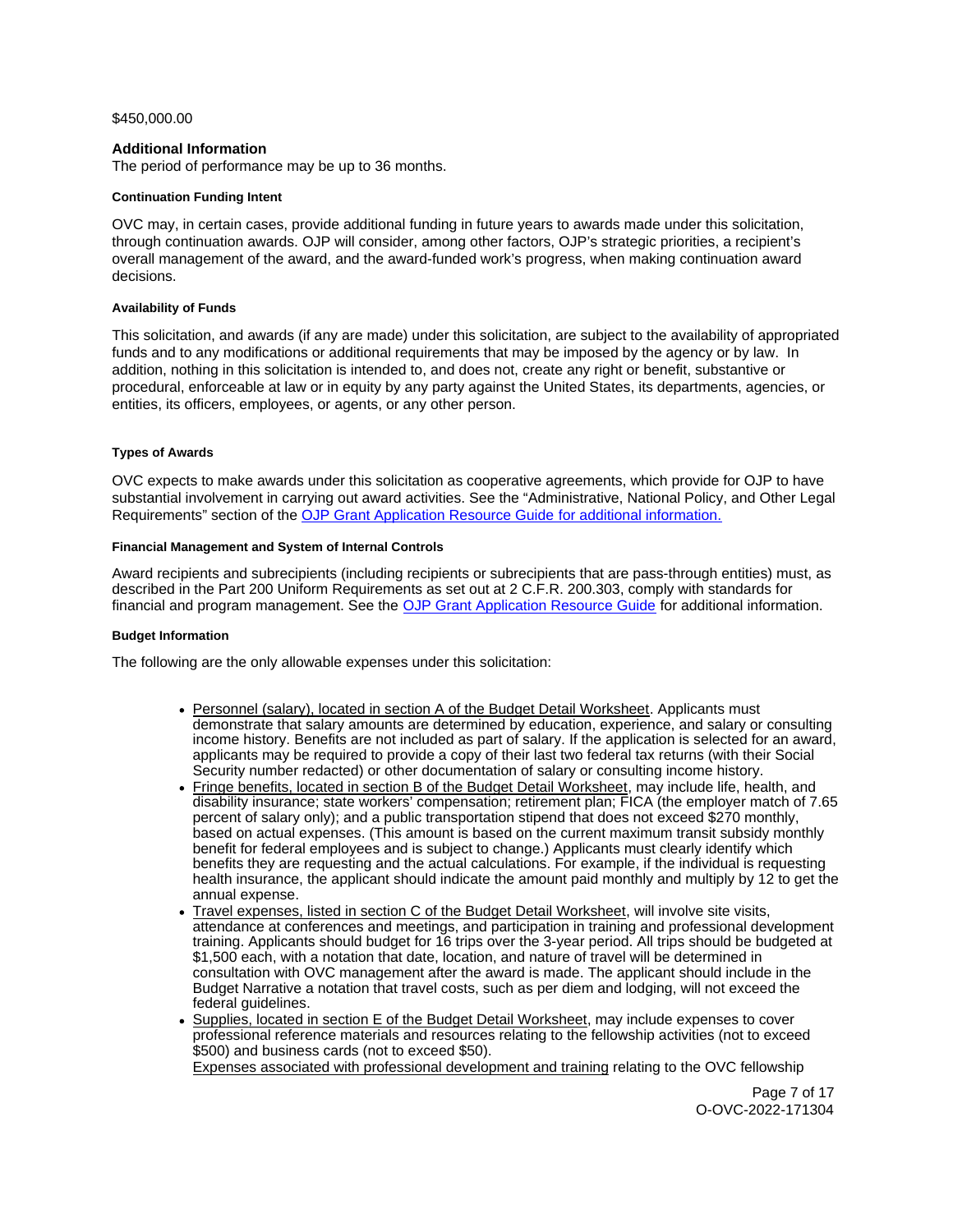<span id="page-7-0"></span>project. Fees for up to four trainings at up to \$2,500 each should be included. Note: Many training opportunities will be in the Washington, D.C., area, which would be local for an onsite fellow; however, final decisions will be made in consultation with the grantee fellow's grant manager. Applicants should identify the type of training that they believe would be most helpful to them in carrying out fellowship activities.

The following expenses are not allowable under this solicitation:

- Equipment (section D of the Budget Detail Worksheet), such as costs for laptops or other equipment that will be supplied by OJP.
- Moving expenses.
- International travel.
- Indirect costs.

### **Cost Sharing or Matching Requirement**

This solicitation does not require a match.

# **Pre-agreement Costs (also known as Pre-award Costs)**

See the [OJP Grant Application Resource Guide](https://www.ojp.gov/funding/apply/ojp-grant-application-resource-guide#pre-agreement-costs) information on Pre-agreement Costs (also known as Pre-award Costs).

# **Limitation on Use of Award Funds for Employee Compensation: Waiver**

See the [OJP Grant Application Resource Guide](https://www.ojp.gov/funding/apply/ojp-grant-application-resource-guide#limitation-use-award) information on the Limitation on Use of Award Funds for Employee Compensation; Waiver.

# **Prior Approval, Planning, and Reporting of Conference/Meeting/Training Costs**

See the [OJP Grant Application Resource Guide](https://www.ojp.gov/funding/apply/ojp-grant-application-resource-guide#prior-approval) for information on Prior Approval, Planning, and Reporting of Conference/Meeting/Training Costs.

### **Costs Associated with Language Assistance (if applicable)**

See the [OJP Grant Application Resource Guide](https://www.ojp.gov/funding/apply/ojp-grant-application-resource-guide#costs-associated) for information on Costs Associated with Language Assistance.

# **Eligibility Information**

For eligibility information, see the solicitation cover page.

For information on cost sharing or match requirements, see the "Federal Award Information" section.

# **Application and Submission Information**

The following application elements **must** be included in the application to meet the basic minimum requirements to advance to peer review and receive consideration for funding:

- Proposal Abstract
- Proposal Narrative
- Budget Worksheet and Budget Narrative (Web-based Form) (The web-based form includes the budget details and the Budget Narrative.)
- Resume or Curriculum Vitae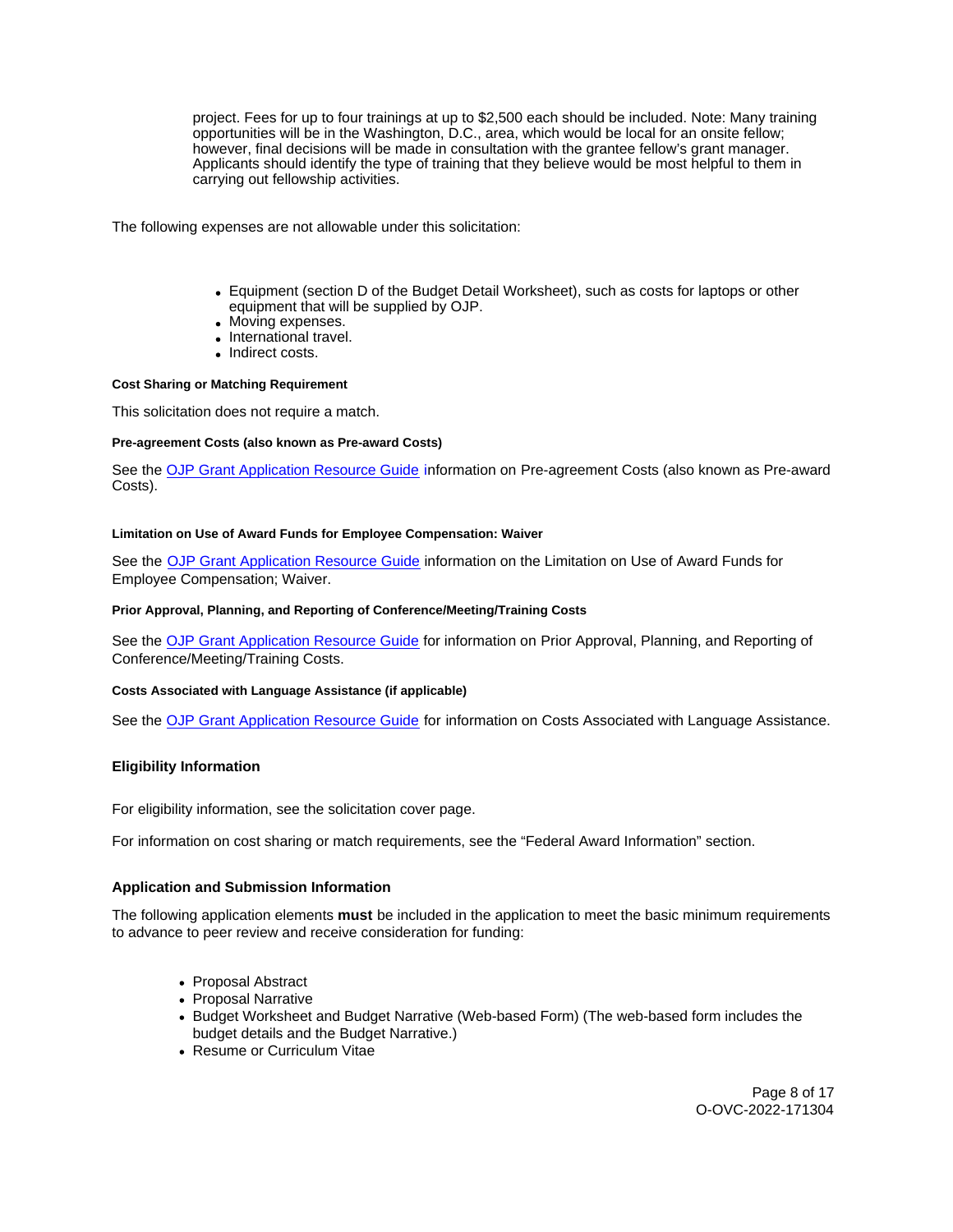<span id="page-8-0"></span>See the "Application Elements and Formatting Instructions" section of the [OJP Grant Application Resource Guide](https://ojp.gov/funding/Apply/Resources/Grant-App-Resource-Guide.htm)  for information on what happens to an application that does not contain all the specified elements or is nonresponsive to the scope of the solicitation.

### **Information to Complete the Application for Federal Assistance (SF-424)**

The SF-424 must be submitted in [Grants.gov](https://Grants.gov). It is a required standard form used as a cover sheet for submission of pre-applications, applications, and related information. See the [OJP Grant Application Resource Guide](https://www.ojp.gov/funding/Apply/Resources/Grant-App-Resource-Guide.htm) for additional information on completing the SF-424.

In Section 8F of the SF-424, please include the name and contact information of the individual **who will complete the application in JustGrants**. JustGrants will use this information (email address) to assign the application to this user in JustGrants.

**Intergovernmental Review:** This solicitation ("funding opportunity") **is not** subject to [Executive Order \(E.O.\)](https://www.archives.gov/federal-register/codification/executive-order/12372.html)  [12372.](https://www.archives.gov/federal-register/codification/executive-order/12372.html) (In completing the SF-424, an applicant is to answer question 19 by selecting "Program is not covered by E.O. 12372.")

# **Standard Applicant Information (JustGrants 424 and General Agency Information)**

The Standard Applicant Information section of the JustGrants application is pre-populated with the SF-424 data submitted in [Grants.gov.](https://Grants.gov) The applicant will need to review the Standard Applicant Information in JustGrants and make edits as needed. Within this section, the applicant will need to: add zip codes for areas affected by the project; confirm its Authorized Representative; and verify and confirm the organization's unique entity identifier, legal name, and address.

# **Proposal Abstract**

A proposal abstract (no more than 400 words) summarizing the proposed project, including the purpose of the project, primary activities, expected outcomes, the service area, intended beneficiaries and subrecipients (if known), will be completed in the JustGrants web-based form. This abstract should be written in the third person and will be made publicly available on the OJP website if the project is awarded.

### **Proposal Narrative**

The proposal narrative should be submitted as an attachment in JustGrants. The attached document should be double-spaced, using a standard 12-point font; have no less than 1-inch margins; and should not exceed 25 pages. Pages should be numbered and submitted as an attachment. If the proposal narrative fails to comply with these length restrictions, OVC may consider such noncompliance in peer review and in final award decisions.

The following sections must be included as part of the program narrative:

a. Description of the Issue

The applicant must clearly articulate an understanding of the problem that this project plans to address by providing information about—

- awareness of the ELERV strategy and the need to create an agency-wide philosophical shift in law enforcement agencies that focuses on identifying and responding to victims' needs.
- current practices in state, local, and tribal law enforcement-based victim services programs and their work with partners to meet the complex needs of victims.
- how law enforcement can use data to improve services for victims.
- gaps in information, knowledge, and practice by law enforcement and practitioners within the field.
- problems related to disseminating information to the field and integrating the information into practice.

b. Project Design and Implementation

This section must—

Page 9 of 17 O-OVC-2022-171304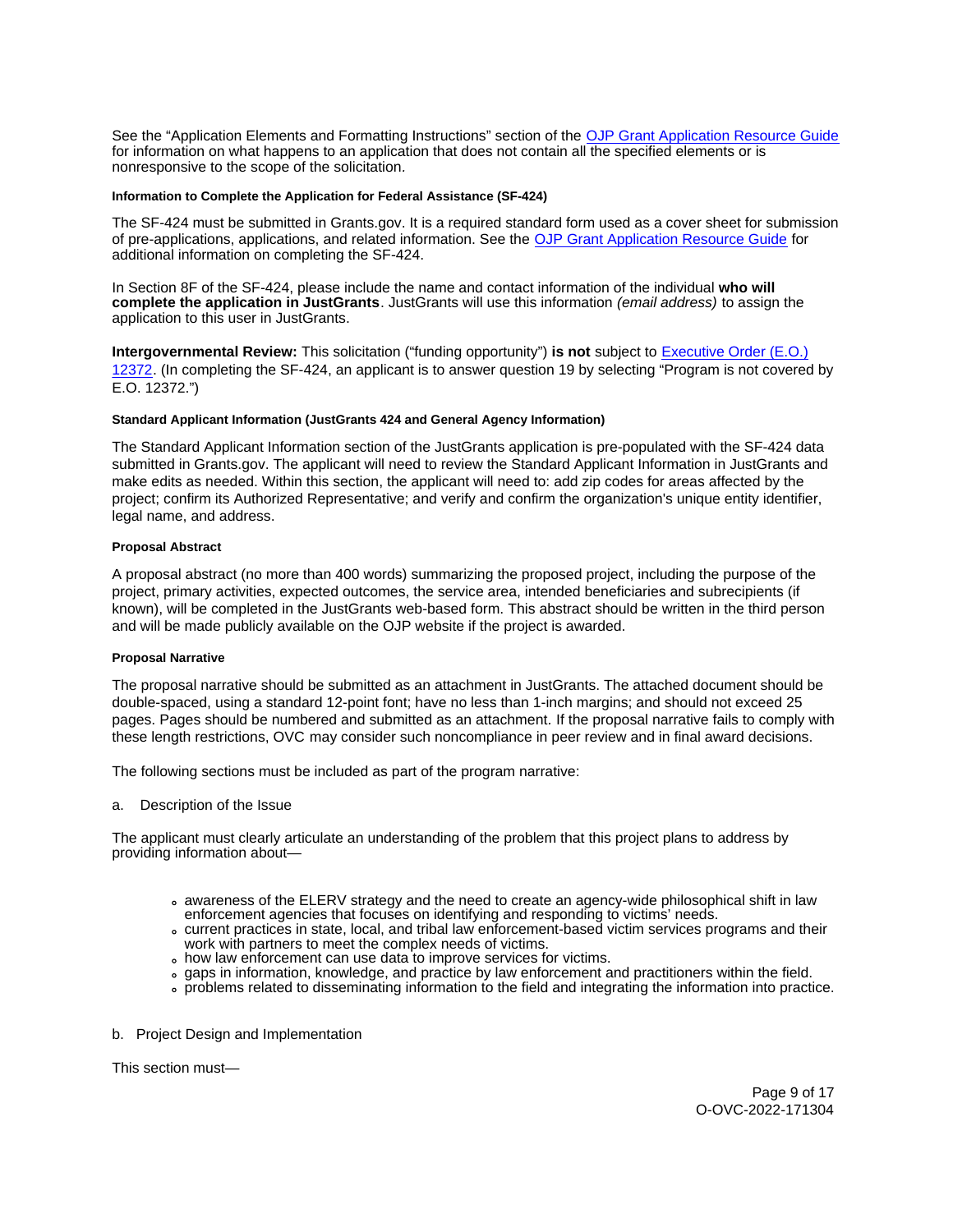- specify the goals and objectives of this fellowship. The goals should align with the overall goals and objectives stated in this solicitation and relate directly to the description of the issue and needs identified in the previous section.
- outline the process of completing fellowship activities and deliverables described in this solicitation.
- include a time-task plan that clearly identifies objectives, major activities, phases of work, and project deliverables. The time-task plan also must provide for the submission of quarterly financial status reports and semiannual progress reports required of all grant recipients. The time-task plan, presented in chart or table form, is not subject to the 25-page narrative limitation.

The fellow must plan to take the DOJ Grants Financial Management Training Seminar online or in person within 120 days of receipt of the award. Specific information about the dates and locations of upcoming events by the OJP Office of the Chief Financial Officer (OCFO) and information about the DOJ Grants Financial Management Online Training can be found at [https://ojp.gov/training/training.htm.](https://ojp.gov/training/training.htm) 

# c. Capabilities and Competencies

This section must—

- provide a clear description of academic and professional expertise in the subject matter area(s) of the fellowship specialization, including but not limited to, experience working with law enforcement agencies and allied partners to provide victim-centered, trauma-informed victim services.
- document experience in providing oral presentations and developing written publications or technical assistance products for broad audiences of stakeholders.
- describe other relevant competencies. Resumes or curriculum vitae must be included as a separate attachment.
- d. Plan for Collecting the Data Required for this Solicitation's Performance Measures

This section must include:

- 1. A plan for collecting all the performance measures data required by this solicitation.
- 2. Describe how the information will be used to guide and evaluate the impact of the project.

Note: Applicants are **not** required to submit performance data with the application. Rather, performance measure information is included as an alert that successful applicants will be required to submit performance data as part of each award's reporting requirements.

OJP will require each successful applicant to submit regular performance data that demonstrate the completed work's results. The performance data directly relate to the goals, objectives, and deliverables identified in the "Goals, Objectives, and Deliverables" discussion. Applicants can visit OJP's performance measurement page at [www.ojp.gov/performance](https://www.ojp.gov/performance) for an overview of performance measurement activities at OJP.

OVC will require award recipients to submit performance measure data in the OVC Performance Management Tool, and separately submit a semiannual performance report in JustGrants. OVC will provide further guidance on the post-award submission process, if selected for award.

The fellow will be required to submit a narrative within their semiannual performance report describing—

- the details of any training activity, report, presentation, recommendation, or other material developed or enhanced including the location, content, and audience.
- the value of the product to OVC, grantees, and the field.
- feedback received from OVC, grantees, and the field detailing the impact of the product.
- any challenges faced during the past 6 months.
- planned activities for the next 6 months.

**Note on Project Evaluations** 

Page 10 of 17 O-OVC-2022-171304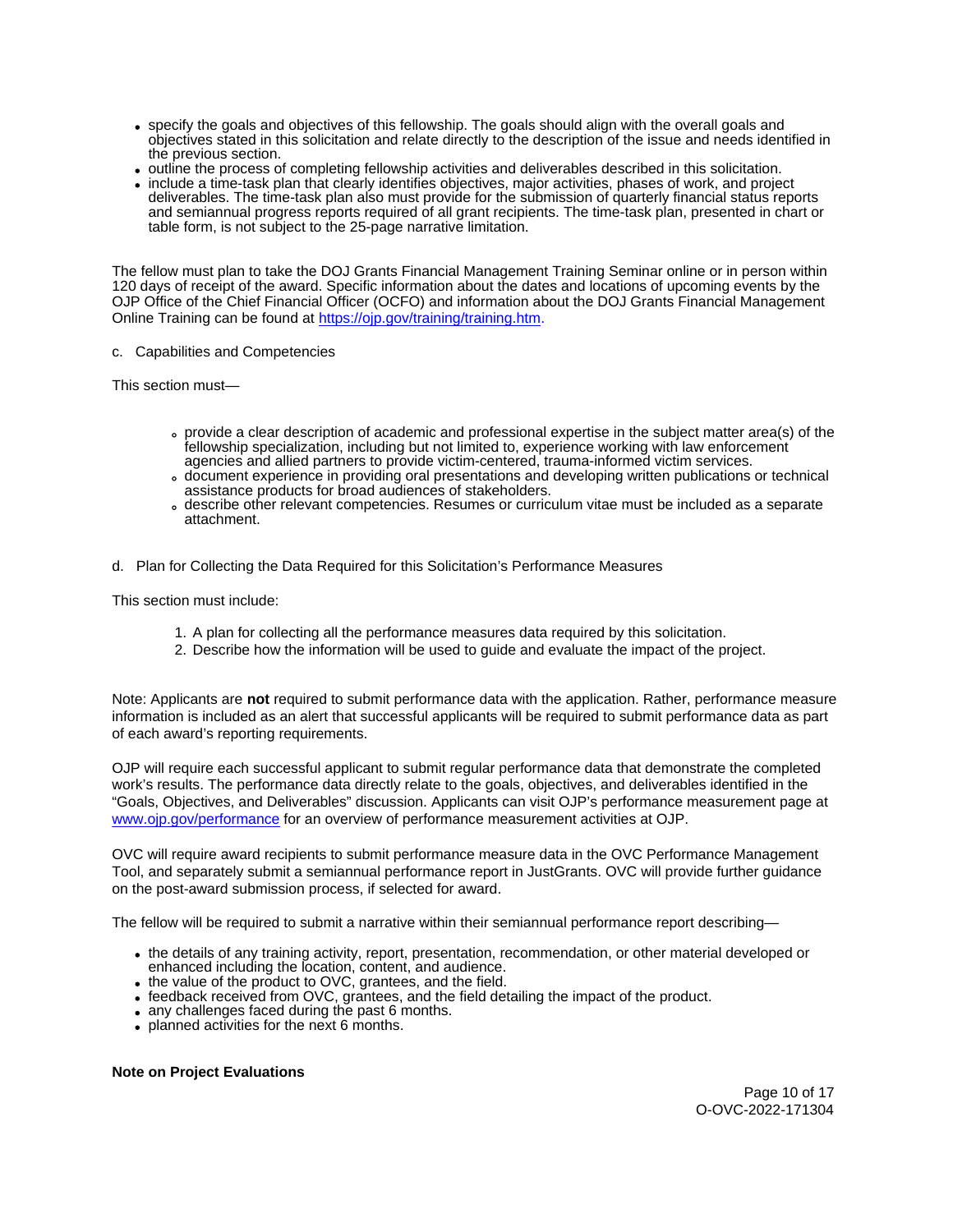<span id="page-10-0"></span>An applicant that proposes to use award funds through this solicitation to conduct project evaluations must follow the guidance in the "Note on Project Evaluations" section in the [OJP Grant Application Resource Guide.](https://www.ojp.gov/funding/Apply/Resources/Grant-App-Resource-Guide.htm)

#### **Goals, Objectives, Deliverables, and Timeline**

The applicant will submit the program's goals, objectives, deliverables, and timelines in the JustGrants webbased form.

#### **Budget and Associated Documentation**

The applicant must submit the following budget documentation.

#### **Budget Worksheet and Budget Narrative (Web-based Form)**

The applicant will complete the JustGrants web-based budget form. See the OJP Grant Application Resource [Guide](https://www.ojp.gov/funding/apply/ojp-grant-application-resource-guide#budget-prep) for additional information.

#### **Employee Compensation Waiver**

See the [OJP Grant Application Resource Guide](https://www.ojp.gov/funding/apply/ojp-grant-application-resource-guide#limitation-use-award) for information on the Limitation on Use of Award Funds for Employee Compensation; Waiver.

#### **Financial Management Questionnaire (including applicant disclosure of high-risk status)**

The applicant will download the questionnaire, complete it, and submit it by uploading it as an attachment in JustGrants. See the [OJP Grant Application Resource Guide](https://www.ojp.gov/funding/apply/ojp-grant-application-resource-guide#fm-internal-controls-questionnaire) for the link to the questionnaire and additional information.

#### **Additional Application Components**

Applicants will attach the additional requested documentation in JustGrants.

#### **Curriculum Vitae or Resumes**

See the "Capabilities and Competencies" section for details.

### **Timeline Form**

See the "Project Design and Implementation" section for details.

#### **Research and Evaluation Independence and Integrity Statement**

If an application proposes research (including research and development) and/or evaluation, the applicant must demonstrate research/evaluation independence and integrity, including appropriate safeguards, before it may receive award funds. The applicant will submit documentation of its research and evaluation independence and integrity by uploading it as an attachment in JustGrants. For additional information, see the [OJP Grant](https://www.ojp.gov/funding/apply/ojp-grant-application-resource-guide#research-evaluation)  [Application Resource Guide.](https://www.ojp.gov/funding/apply/ojp-grant-application-resource-guide#research-evaluation)

#### **Disclosures and Assurances**

The applicant will address the following disclosures and assurances.

#### **Disclosure of Lobbying Activities**

Complete and submit the SF-LLL in [Grants.gov.](https://Grants.gov) See the [OJP Grant Application Resource Guide](https://www.ojp.gov/funding/apply/ojp-grant-application-resource-guide#disclosure-lobby) for additional information.

### **DOJ Certified Standard Assurances**

Review and accept the DOJ Certified Standard Assurances in JustGrants. See the [OJP Grant Application Resource](https://www.ojp.gov/funding/apply/ojp-grant-application-resource-guide#administrative)  [Guide](https://www.ojp.gov/funding/apply/ojp-grant-application-resource-guide#administrative) for additional information.

> Page 11 of 17 O-OVC-2022-171304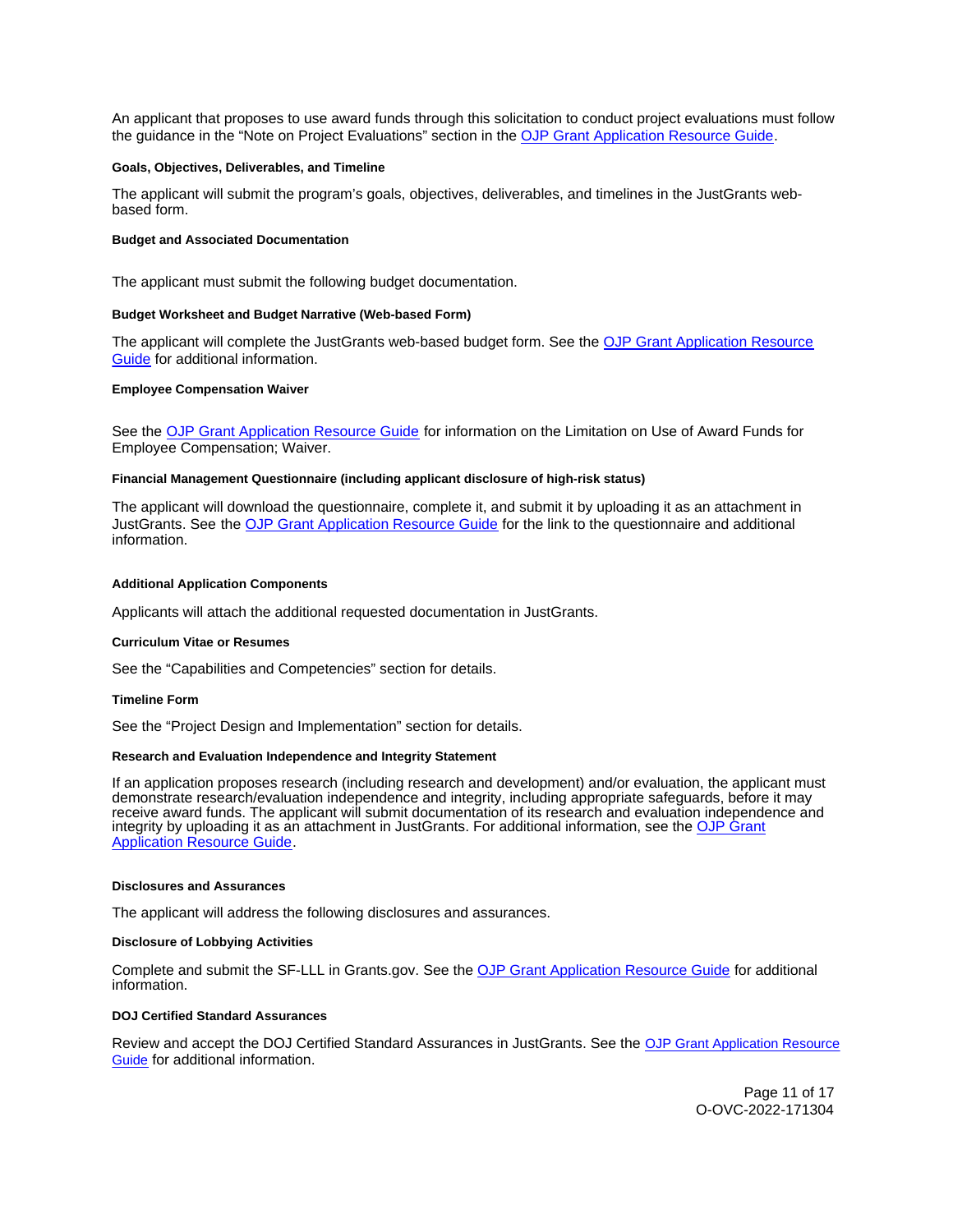### <span id="page-11-0"></span>**Applicant Disclosure of Duplication in Cost Items**

Complete the JustGrants web-based Applicant Disclosure of Duplication in Cost Items form. See the [OJP Grant](https://www.ojp.gov/funding/apply/ojp-grant-application-resource-guide#applicant-disclosure-pending-applications)  [Application Resource Guide](https://www.ojp.gov/funding/apply/ojp-grant-application-resource-guide#applicant-disclosure-pending-applications) for additional information.

# **DOJ Certifications Regarding Lobbying; Debarment, Suspension and Other Responsibility Matters; and Drug-Free Workplace Requirements**

Review and accept the DOJ Certified Certifications Regarding Lobbying; Debarment, Suspension and Other Responsibility Matters; Drug-Free Workplace Requirements; Law Enforcement and Community Policing in JustGrants. See the [OJP Grant Application Resource Guide](https://www.ojp.gov/funding/apply/ojp-grant-application-resource-guide#administrative) for additional information.

# **Applicant Disclosure and Justification – DOJ High Risk Grantees (if applicable)**

If applicable, submit the DOJ High Risk Disclosure and Justification as an attachment in JustGrants. A DOJ High Risk Grantee is an award recipient that has received a DOJ High Risk designation based on a documented history of unsatisfactory performance, financial instability, management system or other internal control deficiencies, or noncompliance with award terms and conditions on prior awards, or that is otherwise not responsible. See the [OJP Grant Application Resource Guide](https://www.ojp.gov/funding/apply/ojp-grant-application-resource-guide) for additional information.

# **How to Apply**

Step 1: The applicant must submit the **SF-424** and **SF-LLL** in [Grants.gov](https://Grants.gov) at [https://www.grants.gov/web/grants/register.html.](https://www.grants.gov/web/grants/register.html)

Step 2: The applicant must then submit the **full application,** including attachments, in JustGrants in [JustGrants.usdoj.gov.](https://justicegrants.usdoj.gov/)

For additional information, see the "How to Apply" section in the [OJP Grant Application Resource Guide](https://www.ojp.gov/funding/apply/ojp-grant-application-resource-guide#apply) and the **[DOJ Application Submission Checklist.](https://justicegrants.usdoj.gov/sites/g/files/xyckuh296/files/media/document/appln-submission-checklist.pdf)** 

### **Submission Dates and Time**

The **SF-424 and the SF-LLL** must be submitted in [Grants.gov](https://Grants.gov) by 11:59 p.m. eastern time on June 23, 2022.

The **full application** must be submitted in JustGrants by 8:59 p.m. eastern time on June 30, 2022.

OJP urges applicants to submit their [Grants.gov](https://Grants.gov) and JustGrants submissions prior to the due dates to allow sufficient time to correct errors and resubmit by the submission deadlines if a rejection notification is received. To be considered timely, the **full application** must be submitted in JustGrants by the JustGrants application deadline.

# **Experiencing Unforeseen Technical Issues**

An applicant that experiences unforeseen SAM.gov, [Grants.gov,](https://Grants.gov) or JustGrants technical issues beyond its control that prevent application submission by the deadline, must demonstrate all efforts in requesting technical support in order to submit an application by the deadline. Technical support is available via phone and email to the applicable SAM.gov, [Grants.gov,](https://Grants.gov) or JustGrants support centers or service desks in which an applicant received a ticket number for resolution. If an applicant misses a deadline due to unforeseen technical difficulties, the applicant may request a waiver to submit an application after the deadline. Note: If an applicant does not submit all the required [Grants.gov](https://Grants.gov) forms by the [Grants.gov](https://Grants.gov) deadline, the applicant will not be able to proceed to the JustGrants portion of the application process.

An applicant experiencing technical difficulties with the following systems must contact the associated support desk indicated below to report the technical issue and receive a tracking number:

- [Grants.gov](https://Grants.gov)  contact the [Grants.gov Customer Support Hotline](https://www.grants.gov/web/grants/support.html)
- SAM.gov contact the [SAM Help Desk \(Federal Service Desk\)](https://www.fsd.gov/gsafsd_sp)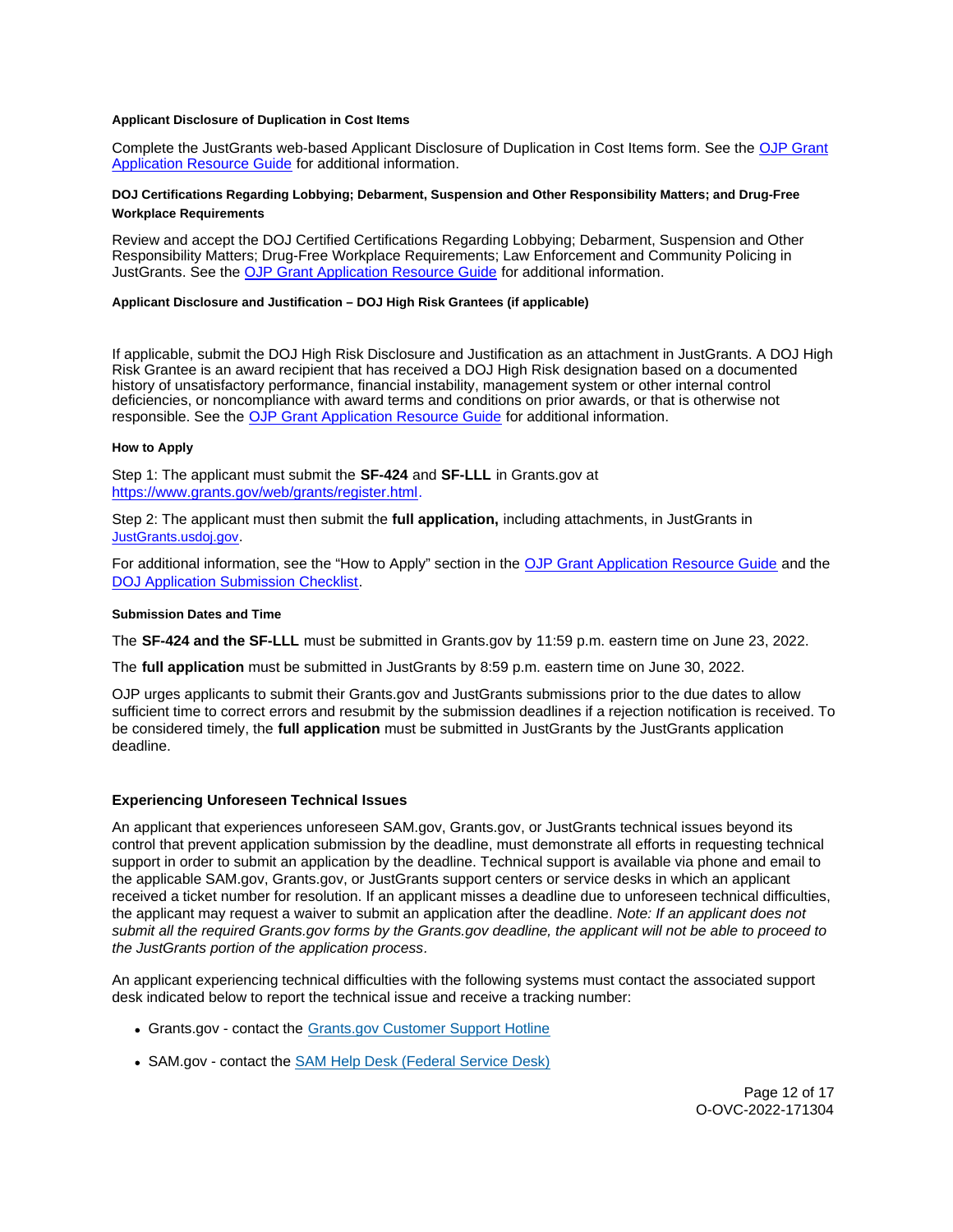<span id="page-12-0"></span>JustGrants - contact the JustGrants Support Desk at [JustGrants.Support@usdoj.gov](mailto:JustGrants.Support@usdoj.gov) or 833-872-5175

An applicant requesting a waiver to submit a late application must document their request for technical assistance in an email to the OJP Response Center at [grants@ncjrs.gov](mailto:grants@ncjrs.gov) **within 24 hours after the application deadline** to request approval to submit its application after the deadline. If an applicant has technical issues with [Grants.gov,](https://Grants.gov) the applicant must contact the OJP Response Center within 24 hours of the [Grants.gov](https://Grants.gov) deadline to request approval to submit after the deadline. Waiver requests to submit after the submission deadline must:

- Describe the technical difficulties experienced.
- Include a timeline of the applicant's submission efforts (e.g., what date and time did the error occur, what date and time was action taken to resolve the issue and resubmit; and what date and time did support representatives respond).
- Include an attachment(s) of the complete grant application and all required documentation and material.
- Include the applicant's Unique Entity Identifier (UEI), any applicable SAM.gov tracking number(s), [Grants.gov](https://Grants.gov) Help Desk, and JustGrants Support Desk Ticket Numbers.

OJP will review each request for late submission and required supporting documentation and notify the applicant whether the request has been approved or denied. For more details on the waiver process, OJP encourages applicants to review the "Experiencing Unforeseen Technical Issues" section in the [OJP Grant Application](https://www.ojp.gov/funding/apply/ojp-grant-application-resource-guide#experiencing-unforeseen-technical-issues)  [Resource Guide.](https://www.ojp.gov/funding/apply/ojp-grant-application-resource-guide#experiencing-unforeseen-technical-issues)

# **Application Review Information**

# **Review Criteria**

# **Merit Review Criteria**

Applications that meet the basic minimum requirements will be evaluated by peer reviewers on how the proposed project/program addresses the following criteria:

- 1. Statement of the Problem (20%) evaluate the applicant's understanding of the program/issue to be addressed.
- 2. Project Design and Implementation (20%) evaluate the adequacy of the proposal, including the goals, objectives, timelines, milestones, and deliverables.
- 3. Capabilities and Competencies (40%) evaluate the administrative and technical capacity of the applicant to successfully accomplish the goals and objectives.
- 4. Plan for Collecting the Data Required for this Solicitation's Performance Measures (5%) evaluate the applicant's understanding of the performance data reporting requirements and the plan for collecting the required data.
- 5. Budget (10%) evaluate for completeness, cost effectiveness, and allowability (e.g., reasonable, allocable, and necessary for project activities).
- 6. Other Attachments (5%) evaluate resume/curriculum vitae and time-task plan submitted to support the application.

# **Other Review Criteria/Factors**

Other important considerations for OVC include geographic diversity, strategic priorities, available funding, past performance, and the extent to which the Budget Worksheet and Budget Narrative (web-based form) accurately explain project costs that are reasonable, necessary, and otherwise allowable under federal law and applicable federal cost principles.

# **Review Process**

Applications submitted under this solicitation that meet the basic minimum requirements, will be evaluated for technical merit by a peer review panel(s) in accordance with OJP peer review policy and procedures using the review criteria listed above.

> Page 13 of 17 O-OVC-2022-171304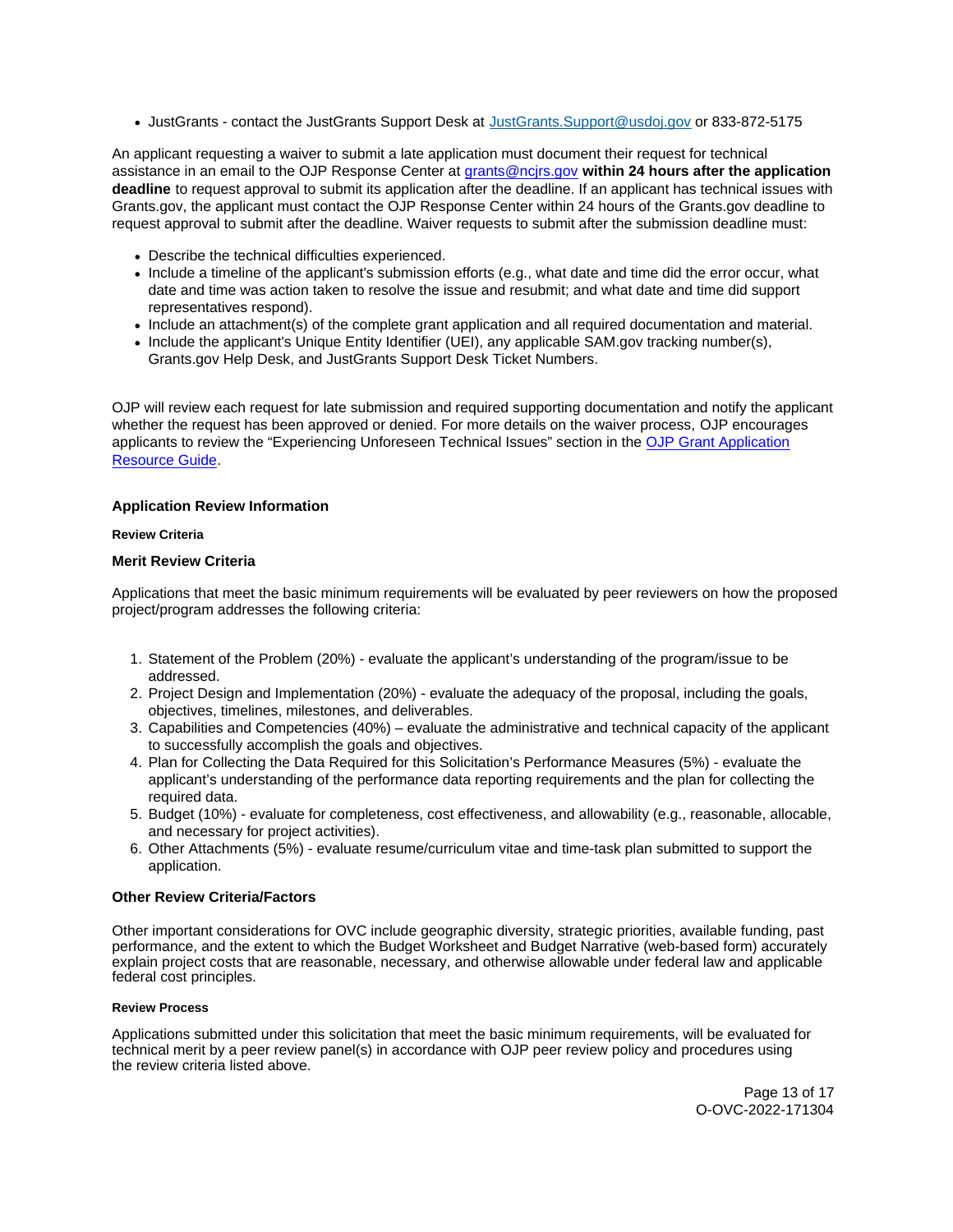<span id="page-13-0"></span>OJP screens applications to ensure they meet the basic minimum requirements prior to conducting the peer review. Although specific requirements may vary, the following are common requirements applicable to all OJP solicitations:

- The application must be submitted by an eligible type of applicant.
- The application must request funding within programmatic funding constraints (if applicable).
- The application must be responsive to the scope of the solicitation.
- The application must include all items necessary to meet the basic minimum requirements.

Pursuant to the Part 200 Uniform Requirements, before award decisions are made, OJP also reviews information related to the degree of risk posed by the applicant. Among other things to help assess whether an applicant with one or more prior federal awards has a satisfactory record with respect to performance, integrity, and business ethics, OJP checks whether the applicant is listed in SAM as excluded from receiving a federal award.

In addition, if OJP anticipates that an award will exceed \$250,000 in federal funds, OJP also must review and consider any information about the applicant that appears in the non-public segment of the integrity and performance system accessible through SAM (currently, the Federal Awardee Performance and Integrity Information System, FAPIIS).

**Important note on FAPIIS:** An applicant may review and comment on any information about itself that currently appears in FAPIIS and was entered by a federal awarding agency. OJP will consider such comments by the applicant, in addition to the other information in FAPIIS, in its assessment of the risk posed by the applicant.

Absent explicit statutory authorization or written delegation of authority to the contrary, all final award decisions will be made by the Assistant Attorney General, who may consider not only peer review ratings and OVC recommendations, but also other factors as indicated in this section.

# **Federal Award Administration Information**

# **Federal Award Notices**

See the [OJP Grant Application Resource Guide](https://www.ojp.gov/funding/apply/ojp-grant-application-resource-guide#federal-award-notices) for information on award notifications and instructions.

# **Administrative, National Policy, and Other Legal Requirements**

If selected for funding, in addition to implementing the funded project consistent with the OJP-approved application, the recipient must comply with all award conditions and all applicable requirements of federal statutes and regulations, including the applicable requirements referred to in the assurances and certifications executed in connection with award acceptance. For additional information on these legal requirements, see the "Administrative, National Policy, and Other Legal Requirements" section in the [OJP Grant Application Resource](https://www.ojp.gov/funding/apply/ojp-grant-application-resource-guide#administrative)  [Guide.](https://www.ojp.gov/funding/apply/ojp-grant-application-resource-guide#administrative)

### **Information Technology (IT) Security Clauses**

An application in response to this solicitation may require inclusion of information related to information technology security. See the [OJP Grant Application Resource Guide](https://www.ojp.gov/funding/apply/ojp-grant-application-resource-guide#information-technology) for information on information technology security.

# **General Information about Post-Federal Award Reporting Requirements**

An application in response to this solicitation may require inclusion of information related to information technology security. See the [OJP Grant Application Resource Guide](https://www.ojp.gov/funding/Apply/Resources/Grant-App-Resource-Guide.htm) for information on information technology security.

# **General Information about Post-Federal Award Reporting Requirements**

In addition to the deliverables described in the "Program Description" section, all award recipients under this solicitation will be required to submit certain reports and data.

> Page 14 of 17 O-OVC-2022-171304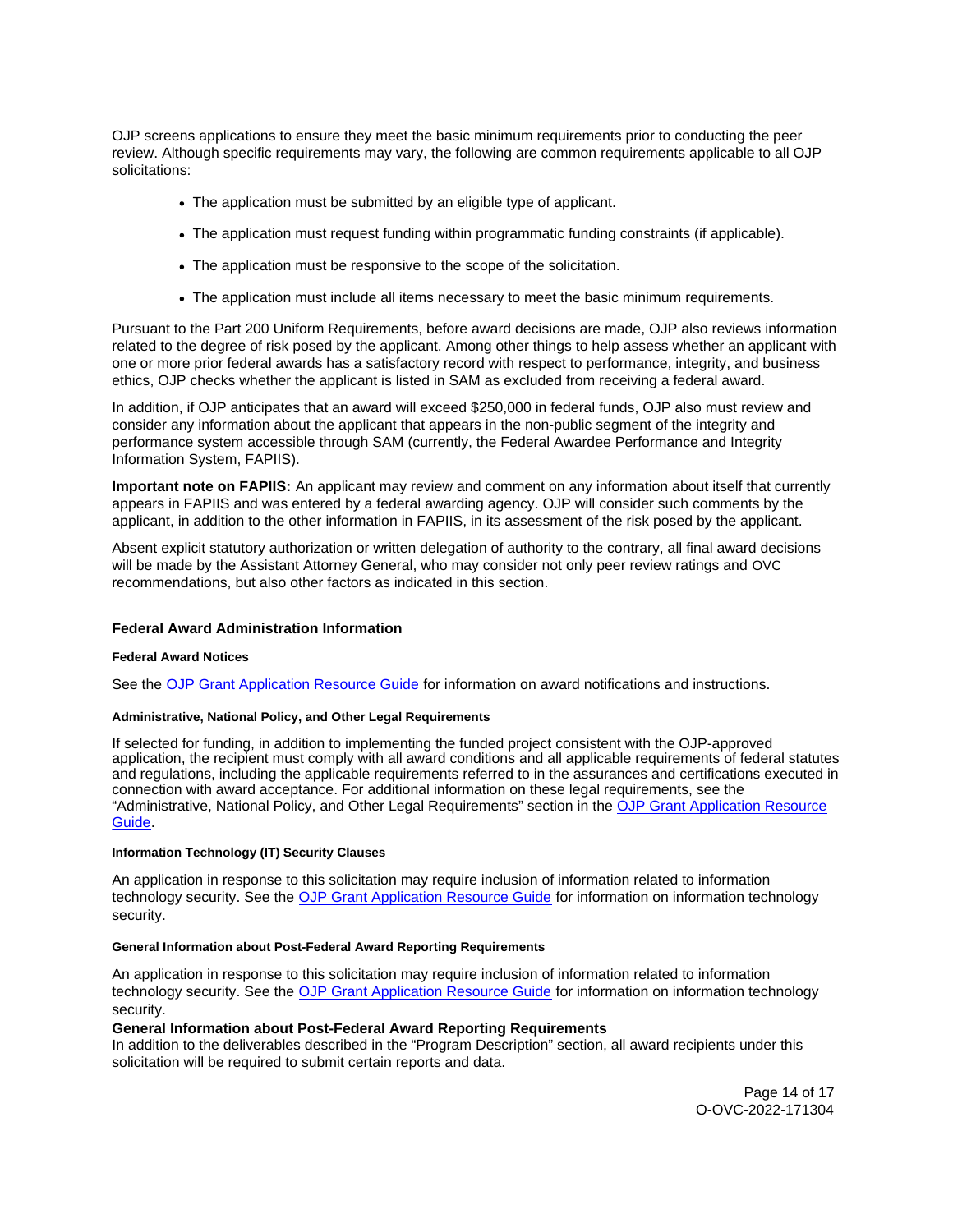<span id="page-14-0"></span>Required reports. Award recipients typically must submit quarterly financial and performance reports, semiannual performance reports, final financial and performance reports, and, if applicable, an annual audit report in accordance with the Part 200 Uniform Requirements or specific award conditions. Future awards and fund drawdowns may be withheld if reports are delinquent. (In appropriate cases, OJP may require additional reports.)

See the [OJP Grant Application Resource Guide](https://www.ojp.gov/funding/Apply/Resources/Grant-App-Resource-Guide.htm) for additional information on specific post-award reporting requirements, including performance measure data.

# **Federal Awarding Agency Contact(s)**

For OJP contact(s), see the solicitation cover page.

For contact information for [Grants.gov](https://Grants.gov), see the solicitation cover page.

For contact information for JustGrants, see the solicitation cover page.

# **Other Information**

### **Freedom of Information and Privacy Act (5 U.S.C. 552 and 5 U.S.C. 552a)**

See the [OJP Grant Application Resource Guide](https://www.ojp.gov/funding/apply/ojp-grant-application-resource-guide#foia) for information on the Freedom of Information and Privacy Act (5 U.S.C. 552 and 5 U.S.C. 552a).

### **Provide Feedback to OJP**

See the [OJP Grant Application Resource Guide](https://www.ojp.gov/funding/apply/ojp-grant-application-resource-guide#feedback) for information on how to provide feedback to OJP.

# **Performance Measures**

A list of performance measure questions for this project can be found here: [https://www.ovc.gov/grants/pdftxt/TVS-questionnaire.pdf.](https://www.ovc.gov/grants/pdftxt/TVS-questionnaire.pdf) Award recipients under this solicitation will be required to complete the following sections, including any relevant shared measures.

- I. Training
- II. Technical Assistance

### **Application Checklist**

# **OVC FY 2022 ELERV Fellowship**

This application checklist has been created as an aid in developing an application. The DOJ Application [Submission Checklist](https://justicegrants.usdoj.gov/sites/g/files/xyckuh296/files/media/document/appln-submission-checklist.pdf) is another resource.

# **What an Applicant Must Do:**

Prior to registering in [Grants.gov](https://Grants.gov):

Confirm your Entity's [System Award Management \(SAM\)](https://sam.gov/SAM/) Registration Information (see [OJP Grant](https://www.ojp.gov/funding/apply/ojp-grant-application-resource-guide#apply)  [Application Resource Guide\)](https://www.ojp.gov/funding/apply/ojp-grant-application-resource-guide#apply)

To register in [Grants.gov](https://Grants.gov):

- Acquire an Authorized Organization Representative (AOR) and a [Grants.gov](https://Grants.gov) username and password (see [OJP Grant Application Resource Guide\)](https://ojp.gov/funding/Apply/Resources/Grant-App-Resource-Guide.htm)
- Acquire AOR confirmation from the E-Business Point of Contact (E-Biz POC) (see [OJP Grant](https://ojp.gov/funding/Apply/Resources/Grant-App-Resource-Guide.htm)  [Application Resource Guide\)](https://ojp.gov/funding/Apply/Resources/Grant-App-Resource-Guide.htm)

To find the funding opportunity: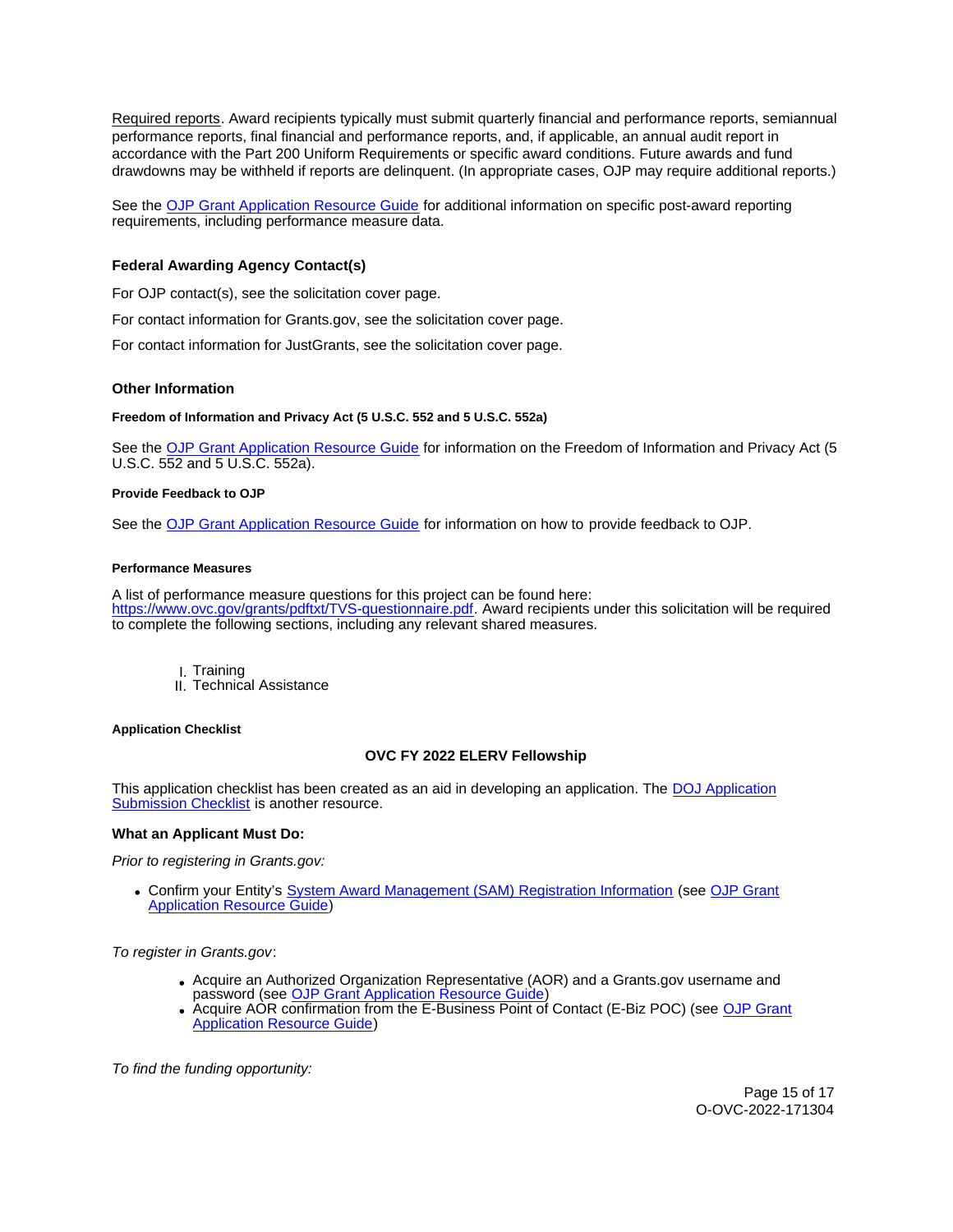- Search for the funding opportunity in [Grants.gov](https://Grants.gov) using the opportunity number, Assistance Listing, or keyword(s)
- Access the funding opportunity and application package (see Step 7 in the [OJP Grant Application](https://ojp.gov/funding/Apply/Resources/Grant-App-Resource-Guide.htm)  [Resource Guide\)](https://ojp.gov/funding/Apply/Resources/Grant-App-Resource-Guide.htm)
- Sign up for [Grants.gov](https://Grants.gov) email [notifications](https://www.grants.gov/web/grants/manage-subscriptions.html) (optional) (see [OJP Grant Application Resource Guide\)](https://ojp.gov/funding/Apply/Resources/Grant-App-Resource-Guide.htm)
- Read *Important Notice: Applying for Grants in Grants.gov*
- Read OJP policy and guidance on conference approval, planning, and reporting available at [ojp.gov/funding/financialguidedoj/iii-postaward-requirements#6g3y8](https://www.ojp.gov/funding/financialguidedoj/iii-postaward-requirements#6g3y8) (see [OJP Grant Application](https://ojp.gov/funding/Apply/Resources/Grant-App-Resource-Guide.htm)  [Resource Guide\)](https://ojp.gov/funding/Apply/Resources/Grant-App-Resource-Guide.htm)

# **Overview of Post-Award Legal Requirements:**

Review the "[Overview of Legal Requirements Generally Applicable to OJP Grants and Cooperative](https://www.ojp.gov/funding/explore/legal-overview-awards)  [Agreements - FY 2022 Awards"](https://www.ojp.gov/funding/explore/legal-overview-awards) in the [OJP Funding Resource Center.](https://www.ojp.gov/funding/index.htm)

# **Review Scope Requirement:**

The federal amount requested is within the allowable limit of \$450,000.

# **Review Eligibility Requirement:**

Individuals with documented experience working with state, local, or tribal law enforcement agencies and allied partners to provide victim-centered, trauma-informed services and knowledge of the challenges, developments, and needs of law enforcement-based victim services.

### **Prepare to submit the Application for Federal Assistance standard form (SF)-424 and Disclosure of Lobbying Activities form (SF-LLL)**

- Review Information to complete the Application for Federal Assistance (SF-424) in [Grants.gov](https://Grants.gov)
	- Complete Standard Applicant Information (SF-424 information from [Grants.gov](https://Grants.gov))<br>Submit the **SF-424** and **SF-LLL** in Grants.gov
		-

After the SF-424 and SF-LLL submission in [Grants.gov](https://Grants.gov), receive [Grants.gov](https://Grants.gov) email notifications that:

- Submission has been received in Grants.gov
- Submission has either been successfully validated or rejected with errors (see OJP Grant [Application Resource Guide\)](https://ojp.gov/funding/Apply/Resources/Grant-App-Resource-Guide.htm)

If no [Grants.gov](https://Grants.gov) receipt validation, or error notifications are received:

Contact OVC or [Grants.gov](https://Grants.gov) Customer Support Hotline at 800-518-4726, 606-545-5035, [Grants.gov](https://www.grants.gov/web/grants/support.html)  [customer support,](https://www.grants.gov/web/grants/support.html) or [support@grants.gov](mailto:support@grants.gov) regarding technical difficulties (see OJP Grant Application [Resource Guide\)](https://ojp.gov/funding/Apply/Resources/Grant-App-Resource-Guide.htm)

Receive email notification to complete application in JustGrants

• Proceed to complete application in JustGrants

# **Content of Application Submission: Critical Application Elements**

The following items are critical application elements required to pass the basic minimum requirements review. If OJP determines than an application does not include the following elements, it will neither proceed to peer review, nor receive further consideration.

- Proposal Abstract
- Proposal Narrative

Page 16 of 17 O-OVC-2022-171304